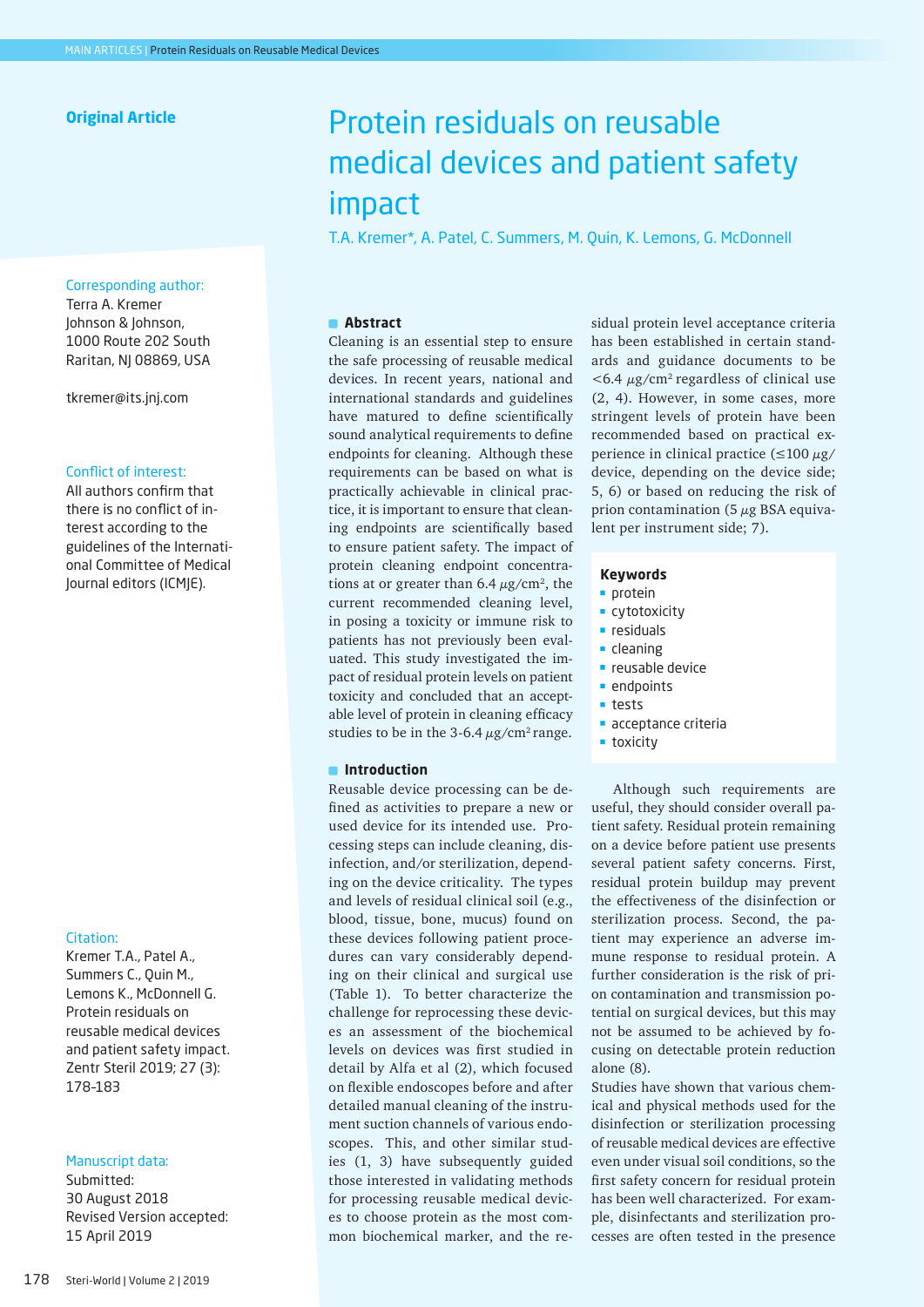

of visual soil in accordance with various standards, such as 5-10% serum or BSA (9) or  $3g/L$  BSA + red blood cells (10). In both cases, these levels of visual soil would be greater than  ${\sim}50\,\mu\text{g}/\text{cm}^2$  (the approximate visual detection level of protein on device surfaces). It is, however, important to note that disinfection or sterilization cannot be assumed to be achieved on devices with visual clinically soiled surfaces and soil build up in certain areas of devices can lead to ineffective penetration of these antimicrobial processes.

To address the second patient safety concern, a study was conducted to investigate the impact of residual protein levels on patient toxicity. There has been a lack of consideration in this area to understand the risk of protein concentrations at or greater than 6.4  $\mu$ g/cm<sup>2</sup> initiating an immune response caused by acute toxicity. A sensitive test system (cytotoxicity using mouse L-929 cells) was used to evaluate patient safety under various protein exposure conditions. Within the study, proteins were selected that would be considered clinically relevant to patient safety.

#### **Materials & Methods Protein selection and preparation.**

Four (clinically relevant for surgical devices) human blood proteins were selected with various cell toxicity profiles (summarized in Table 2). A commercially available albumin suspension (*ThermoScientific*), not containing preservatives, was used directly. 5mg of Horseradish Peroxidase (HRP; Fisher *Scientific*) was dissolved in 1 mL of 0.1 M potassium phosphate to give a 5000  $\mu$ g/ml stock solution. Human Neutrophil Cathepsin G (*Fisher Scientific*) was prepared by dissolving 50  $\mu$ g in 100 mL 0.88% w/v sodium chloride and 0.42% w/v sodium acetate, to yield a 500  $\mu$ g/ml stock solution. These protein solutions were supplemented with 5% human serum. The serum was harvested from fresh human donor blood, by allowing it to clot and centrifuging (at 2000G) to recover. The protein/serum solution was then diluted in commercially available minimal essential media (MEM), to give concentration curves for each protein ranging from 190 to 1.9  $\mu$ g/ml.

# **Table 1: Estimation of residual soil levels on reusable medical device surfaces after clinical use with recommended cleaning endpoints.**

|                                                          | Analyte and average contamination/cm2 of the test devices |                              |                                  |                              |
|----------------------------------------------------------|-----------------------------------------------------------|------------------------------|----------------------------------|------------------------------|
| Device contamination following clinical use <sup>1</sup> | <b>Bacteria</b><br>(log <sup>10</sup> /cm <sup>2</sup> )  | <b>TOC</b><br>$(\mu g/cm^2)$ | <b>Protein</b><br>$(\mu g/cm^2)$ | Hemoglobin<br>$(\mu g/cm^2)$ |
| Surgical devices                                         | $-0.5$                                                    | 52                           | 244                              | 18                           |
| Flexible colonoscopes                                    | 4.9                                                       | 40                           | 37                               | 6                            |
| Recommended Cleaning Endpoints <sup>2</sup>              | N/A                                                       | 12                           | 6.4                              | 2.2                          |

<sup>1</sup> Based on Cloutman-Green et al (1) and Alfa et al (2), <sup>2</sup> Action level based on draft ISO 15883-5 (2017).

# **Table 2: Proteins evaluated in this study.**

| <b>Protein</b>                                      | <b>Toxicity Characteristics</b>                                                                                                                                                                                                                                                                                                                                                                                                               |
|-----------------------------------------------------|-----------------------------------------------------------------------------------------------------------------------------------------------------------------------------------------------------------------------------------------------------------------------------------------------------------------------------------------------------------------------------------------------------------------------------------------------|
| <b>Albumin (or bovine</b><br>serum albumin,<br>BSA) | Albumin is one of the main proteins found in blood plasma and is designed to bind water (among<br>other substances) to regulate the oncotic pressure of blood. the reference protein used in protein<br>detection assays. It is representative of a benign protein and characterized to not have any toxic<br>or harmful effects to humans, due to lack of biochemical reactions, but can be harmful to cells by<br>causing dehydration (22). |
| <b>Horseradish Peroxi-</b><br>dase (HRP)            | Horseradish peroxidase is a protein characterized as an eosinophil peroxidiser. Eosinophils are a<br>type of white blood cell, part of the body's immune system. When presented to the body in eleva-<br>ted concentrations these proteins are known to cause tissue toxicity (22).                                                                                                                                                           |
| <b>Cathepsin G, Human</b><br><b>Neutrophil</b>      | Neutrophils are found in the white blood cells in humans and are another essential part of the<br>immune system. These proteins are linked to acute inflammation at the injury site and are first<br>responders for targeting pathogens. They are also implicated in certain connective tissue disea-<br>ses (22).                                                                                                                            |
| <b>Cobra Venom Factor</b><br>(CVF)                  | Complement proteins are prevalent in blood, and an essential part of the human immune system.<br>CVF is comprised of a three-chain protein which resembles the complement protein C3b functio-<br>nally. It is used as the catalyst for initiating the complement activation cascade in hemocompati-<br>bility assays and combined with IgG or IgM can cause severe toxicity (23).                                                            |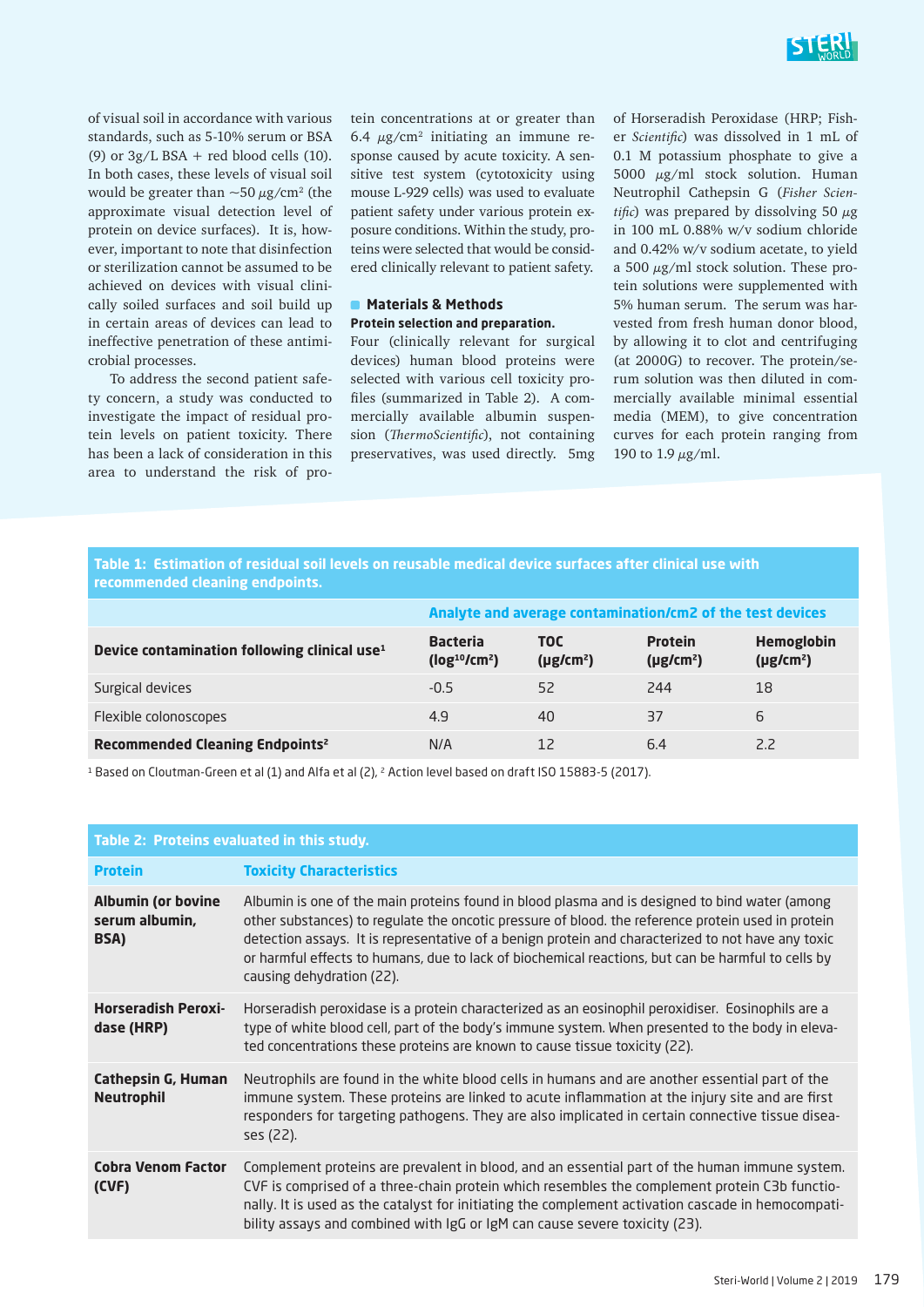During initial testing using an albumin stock with a preservative (e.g., sodium azide), some cytotoxicity was observed but this was entirely due to the presence of the preservative. Without the preservative, albumin, a benign protein, would need to be present at extremely high concentrations to demonstrate a cytotoxic result.

As cobra venom factor mimics the protein C3b, the catalyst protein to initiate the human immune system, it was evaluated to show the probability of residual protein resulting in complement activation in a patient. For a cytotoxicity response in a patient to occur, all other proteins needed in the compliment activation cascade would also have to be present to yield a toxic reaction. During this study, despite supplementing with 5% human serum as a source of other proteins, only in 20% human serum and high concentrations of cobra venom factor yield a cell toxicity reaction (Table 3). It was therefore, concluded, a complement protein such as Cobra Venom Factor should not be evaluated for toxicity levels using the concentration curve bracketing the protein residual acceptance criteria for reusable medical devices.

# **Cytotoxicity testing.**

Mouse L-929 cells were seeded on a 6 well plate (Corning) and allowed to set for 24 hours under condition (37°C incubation). The protein dilutions were transferred to the L-929 mouse cell pre-seeded wells with 0.5ml of dilution per well and incubated at 37°C. All tests were conducted at minimum in duplicate, with negative (media) and positive (latex) controls. Cells were evaluated after incubation of 48 hours at 37°C and scored for percentage of cell death via acceptance criteria outlined in ISO 10993-5 (11; see Figure 1).

## **Estimation of protein concentration on device surfaces.**

By directly inoculating the test system with a known amount of protein (in  $\mu$ g/ ml) above and below the protein acceptance level of  $6.4 \mu g/cm^2$  the toxicity profile of each protein was challenged. The unit conversion from  $\mu$ g/cm<sup>2</sup> to the delivered units of  $\mu$ g/ml was calculated using the assumption that most devices will be extracted in a typical volume of 3cm2/ml. For example, to achieve the delivered dose of 20  $\mu$ g/cm<sup>2</sup> the test sample would be spiked with 1mL of protein at a concentration of 60  $\mu$ g/ ml. The estimated levels of protein tested as well as extrapolated protein levels per device surface area are compared in Figure 2.

## **Results**

Four proteins were evaluated over a range of concentrations using the acceptance criteria outlined in ISO 10993- 5 for cytotoxicity (11). In accordance with this standard, any test yielding a cytotoxicity result of 3 or greater (> 50% of cell death) would be considered a toxic result and be considered a risk to patient safety. The results of this study are summarized in Table 3.

The protein albumin showed no reaction with the cells as all scores for the cytotoxicity assay were zero. Horseradish peroxidase, used to mimic eosinophils (types of white blood cells), showed some cytotoxic behavior at 20  $\mu$ g/cm<sup>2</sup> (two test sample yielding a cytotoxicity score of 1 with the third sample yielding a score of 2) with severe toxicity presenting at approximately 60  $\mu$ g/cm<sup>2</sup>. The concentration at which the cytotoxicity test should start to see a failing score of 3 was estimated to be  $\sim$ 48  $\mu$ g/cm<sup>2</sup> calculated by using a linear regression analysis. Cathepsin G was hypothesized to be more cytotoxic than other proteins common in a blood soil, as it is a neutrophil-based protein (protease). This hypothesis was proved to be correct as severe toxicity (cytotoxicity score of 4) at 10  $\mu$ g/cm<sup>2</sup> was observed. Toxicity was not observed in concentrations of 4.0  $\mu$ g/cm<sup>2</sup> or below. Although this protein is considered a greater risk, using a linear regression of the curve it can be estimated that the concentration

# **Table 3: Cytotoxicity of various proteins evaluated. Cytotoxicity scoring is summarized in Figure 1, where <2 is considered non-cytotoxic.**

| <b>Estimated Protein</b><br><b>Concentration (µg/</b><br>$cm2$ ) | <b>Observed Cytotoxicity Score for Proteins Tested</b> |                 |                         |                          |                          |                          |                               |  |
|------------------------------------------------------------------|--------------------------------------------------------|-----------------|-------------------------|--------------------------|--------------------------|--------------------------|-------------------------------|--|
|                                                                  | 63µg/cm <sup>2</sup>                                   | $20 \mu g/cm^2$ | $10$ µg/cm <sup>2</sup> | $6\mu$ g/cm <sup>2</sup> | $4\mu$ g/cm <sup>2</sup> | $1.9$ µg/cm <sup>2</sup> | $0.63$ µg/<br>cm <sup>2</sup> |  |
| Albumin<br>(3 replicates)                                        | $\Omega$                                               | $\Omega$        | ND <sup>1</sup>         | $\Omega$                 | $\Omega$                 | $\Omega$                 | $\overline{0}$                |  |
| Horseradish Peroxida-<br>se (3 replicates)                       | $\overline{4}$                                         | $1 - 2^2$       | <b>ND</b>               | $\Omega$                 | <b>ND</b>                | $\Omega$                 | $\overline{0}$                |  |
| Cathepsin G Human<br>Neutrophil (2 repli-<br>cates)              | <b>ND</b>                                              | <b>ND</b>       | $\overline{4}$          | <b>ND</b>                | $\Omega$                 | $\Omega$                 | <b>ND</b>                     |  |
| Cobra Venom Factor<br>(6 replicates)                             | 0 <sup>3</sup>                                         | $\Omega$        | <b>ND</b>               | $\overline{0}$           | <b>ND</b>                | $\Omega$                 | <b>ND</b>                     |  |

1 ND – Not Determined

2 Two test samples yielding a cytotoxicity score of 1 with the third sample yielding a score of 2

<sup>3</sup> Cytotoxicity (score = 3) observed when supplemented with 20% serum only.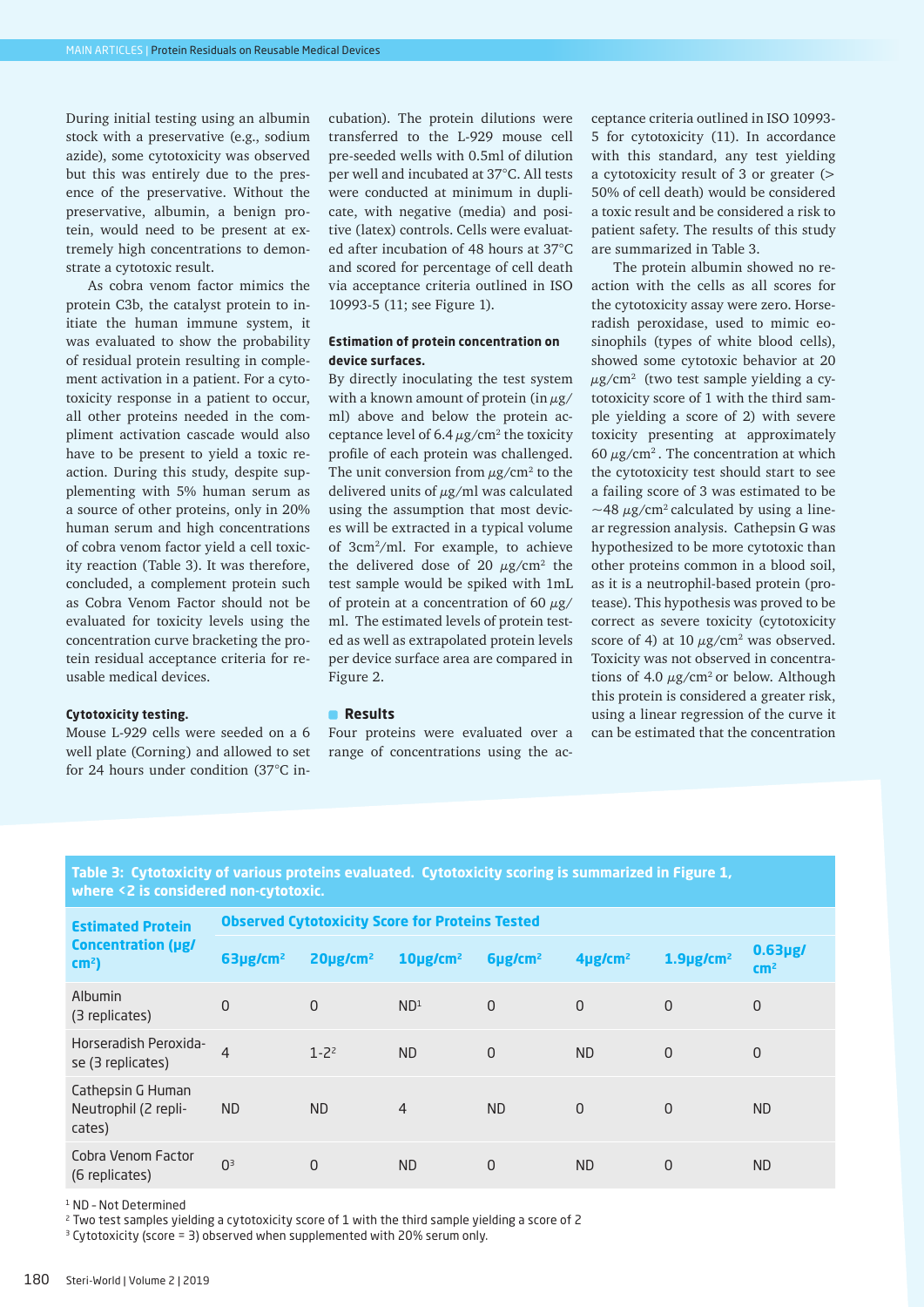

at which the cytotoxicity test would fail to be  $\sim$ 8  $\mu$ g/cm<sup>2</sup>, which is above current acceptance criteria for protein residual in a cleaning efficacy test.

Overall, of the 4 different types of proteins evaluated, all required a level above 8  $\mu$ g/cm $^2$  to show a cytotoxic result. The results of this study suggest the level of protein required to initiate a cytotoxic reaction in a patient would be greater than the recommended cleaning level of ≤6.4 mg/cm<sup>2</sup>.

# $\square$  Discussion

Cleaning is an essential step to ensure the safe processing of reusable medical devices. In recent years, national / international standards and guidelines have matured to define analytical acceptance criteria to define endpoints for cleaning. Although these requirements can be based on what is practically achievable in clinical practice, it is important to ensure that cleaning endpoints are scientifically based to ensure patient safety. For this purpose, cleaning processes and the levels of acceptable residuals on a device should meet at least two patient safety criteria: levels of residuals should not interfere with subsequent disinfection or sterilization processes being used, and any residuals should not pose a toxicity risk to patients.

With very few (if any) exceptions, reusable medical devices will encounter protein during clinical use (1-3), and protein has been described as being present at significant levels on reusable medical devices after patient (in particular surgical) use (1). Even devices such as lower gastrointestinal endoscopes that are found to be contaminated with high concentrations of microorganisms also present with high concentrations of protein after clinical use (noting that such microorganisms are a significant source of protein themselves; 2, 3). For this reason, protein and other indicators such as total organic carbon (TOC) that can detect available carbon in proteins as well as other macromolecules present in surgical soils, are ideal biochemical markers to evaluate device cleanliness. But the level of protein that should be acceptable as being safe for subsequent processing steps continues to be an area of some debate.

A detectable level of protein residual at ≤6.4mg/cm2 of device surface has









**Figure 2:** Relationship between the levels of proteins tested in the cytotoxicity assay ( $\mu$ g/ml) and estimated levels on a device surface area ( $\mu$ g/cm<sup>2</sup>).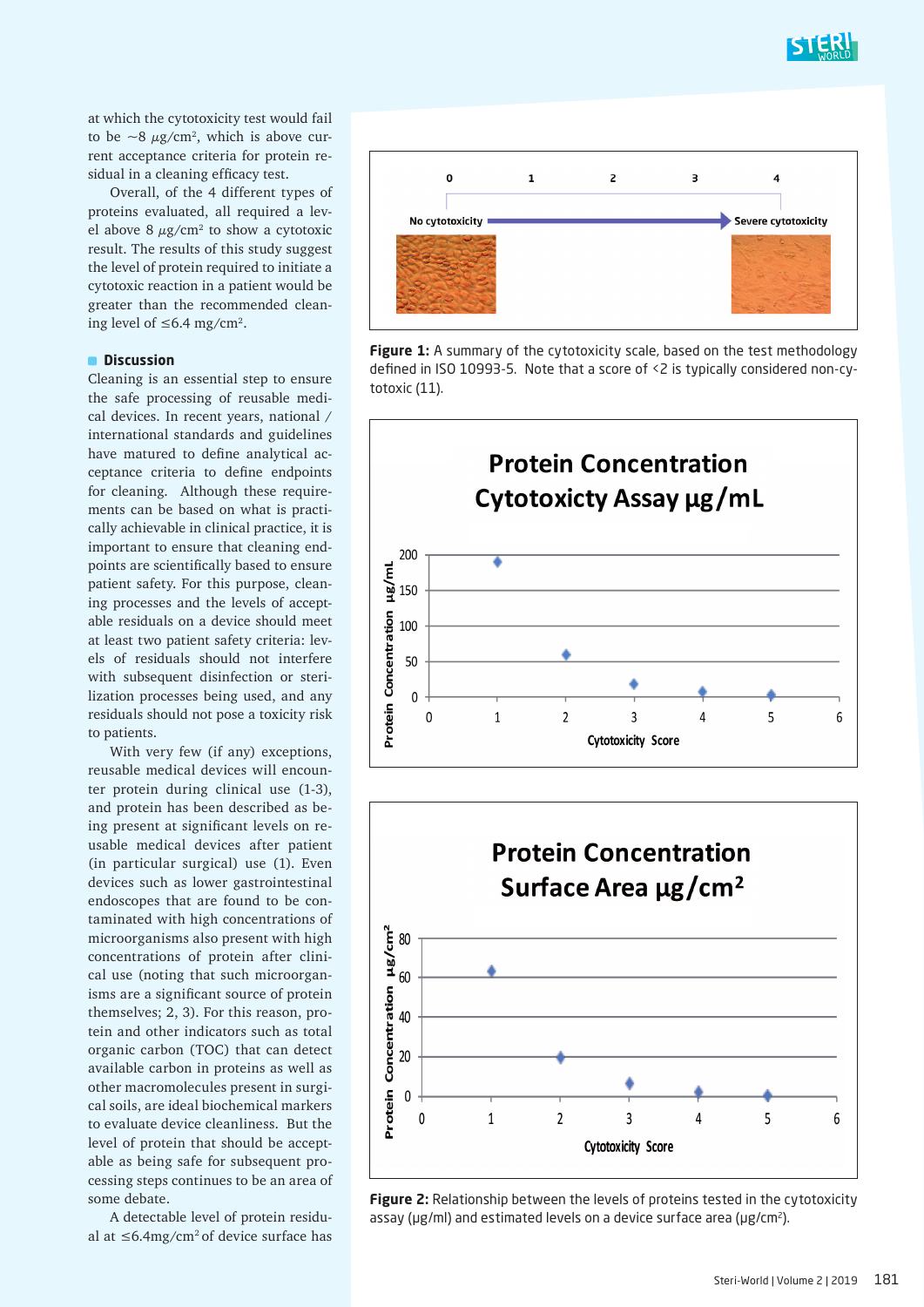been used for many years as an acceptable level to validate reusable device cleaning efficacy (4,16). This level of protein is significantly below the visibly detectable level of proteins on surfaces  $({\sim}50 \, \text{mg/cm}^2)$  and is expected to have little to no impact on the successful disinfection or sterilization of a reusable device (9,10). For example, in studies testing antimicrobial efficacy of a variety of low temperature sterilization processes in the presence of higher levels of visually detectable soils (10% serum and 0.65% salt)  $>6$  log<sub>10</sub> reductions of a variety of test organisms, including bacterial spores, were observed (17). Sterilization processes (including steam-based) have a significant level of overkill built into their validated cycles to overcome low levels of soils that may remain after cleaning. There are some important points to consider in this conclusion. First, it is assumed that the level of protein detected is not all located at one location in or within a device, which could lead to a much greater, localized challenge to the antimicrobial process. It is for this reason that certain country guidelines recommend the determination of the total protein detected per device and define endpoints for such tests (5,6). At a minimum, the likelihood of certain device features being at a high risk of soil retention should be considered in the evaluation of device design for cleanliness and in cleaning validations. Second, it is also assumed that the level of soil does not accumulate over time (e.g., in the device design features discussed above) and therefore does not pose a risk of failed disinfection/sterilization over repeated use of the device.

The level of protein required to initiate a cytotoxic reaction in a patient would be greater than the recommended cleaning level of ≤6.4mg/cm2, based on the investigations in this report. It is difficult to define and test the many different types of protein that could be considered cytotoxic to humans. The human immune system is designed to protect against a range of foreign contaminants, but it is important to consider the levels of protein defined as a 'clean' endpoint is at least non-toxic. Overall, the demonstration of the lack of significant residuals is a requirement in the demonstration of a successful washer-disinfection process (21), and this can be demonstrated by biocompatibility testing to the requirements of the

requirements in ISO 10993, including cytotoxicity testing (11). This requirement is also proposed in addition to the detection of residual levels of protein and TOC defined in the revised version of ISO 15883-5 (15). This not only covers residual patient tissue material, but also residuals from the cleaning process (e.g., detergents). The cytotoxicity test by MEM elution is arguably one of the most sensitive of the biocompatibility tests. In considering examples of protein toxicity, complement proteins are a part of the human body's immune system and can be activated early upon infection in the absence of antibodies. The activation opsonizes pathogens triggering an inflammatory response in the body, thus fighting infection (6). Since these are not readily digested by the body and are present within the blood, we suspected they would be prevalent on a reusable device after patient use. If introduced into the body from a foreign source, these proteins can become toxic to the host by initiating the body's immune system. In our investigation, the cobra venom factor was used as a surrogate for such proteins and we confirmed that even in this case the levels of residual complement proteins would have to be high to initiate an immune response (Table 3). Although an argument could be made for the toxicity level for each of the proteins used in this study, the results were consistent in that they all showed no cytotoxic effect at or below  $6.4 \mu$ g/cm<sup>2</sup>. Cell death did not start to occur until the concentration of protein reached greater than  $8\mu$ g/cm<sup>2</sup>, leading to the conclusion that the level of acceptable protein currently defined as  $≤6.4\mu$ g/cm<sup>2</sup> is an acceptable level.

It is difficult to evaluate the overall impact of the introduction of foreign material into the human body, and particularly into internal tissues. It is known that larger particulates (or visual debris) are difficult for the body's immune system to clear and may lead to adverse patient reaction, such as granuloma or thrombus formation, toxic anterior segment syndrome, and prolonged inflammation (17). In these cases, the residual material is often visual and should require close inspection for detection during inspection and routine monitoring of cleaning processes. But overall, the risks for lower levels of residual soils, including protein, are considered low. Cleaning studies in Germany and other countries have shown that under well-controlled cleaning protocols that an acceptance level of  $\leq 3 \mu$ g/cm<sup>2</sup> was routinely achievable, and they proposed acceptable levels for the total detectable levels on specific device types (18). It can therefore be proposed that an acceptable level of protein in cleaning efficacy studies to be in the  $3-6.4\mu$ g/ cm2 range. Some organizations have suggested setting an acceptable level at  $\leq$  6.4  $\mu$ g/cm<sup>2</sup> with the expectation to further investigate potential root causes for protein levels between  $3-6.4\mu g/cm^2$  as protein levels in this range may potentially indicate that features of the device design may be difficult to repeatedly achieve reliable cleaning efficacy over time.

Finally, it may be useful to consider the risk of prions and transmissible spongiform encephalopathies. Prions are transmissible, proteinaceous agents and have been shown to be transmissible on device surfaces (8). Estimates of the levels of prion proteins that would need to be present on surgical devices to allow for disease transmission has been speculated to be several magnitudes below what can be routinely verified by routine protein detection methods (19). But it is well known that the levels of detectable protein do not correlate with prion infectivity (or the ability to transmit disease) (20). So overall, reducing the detectable levels of protein on reusable medical device to below the levels of 6.4 (or even 3)  $\mu$ g/cm<sup>2</sup> may have little to no impact in reducing the true risks of prion contamination. Indeed, evidence would suggest that specific validated cleaning and sterilization methods that have been shown to reduce the associated risk, even as a universal precaution, is more prudent (8).

#### **References**

- 1. Cloutman-Green E, Canales M, Zhou Q, Ciric L, Hartley JC, and McDonnell G: Biochemical and Microbial Contamination of Surgical Devices. Amer J Infect Control 2015; 43(6):659–61.
- 2. Alfa M, Degagne P, Olson N: Worst-case Soiling Levels for Patient-used Flexible Endoscopes Before and After Cleaning. Amer J Infect Contr 1999; 27(5):392–401.
- 3. Cronmiller JR, Kim CH, Cuminale SA, Antloga KM, and McDonnell GE: Efficacy of the Manual Cleaning of Endoscopes, Cent Sterilis 2006; 14(5): 99–104.
- 4. AAMI TIR30:2001 A compendium of process, materials, test methods, and acceptance criteria for cleaning resuable medical devices. Association for the